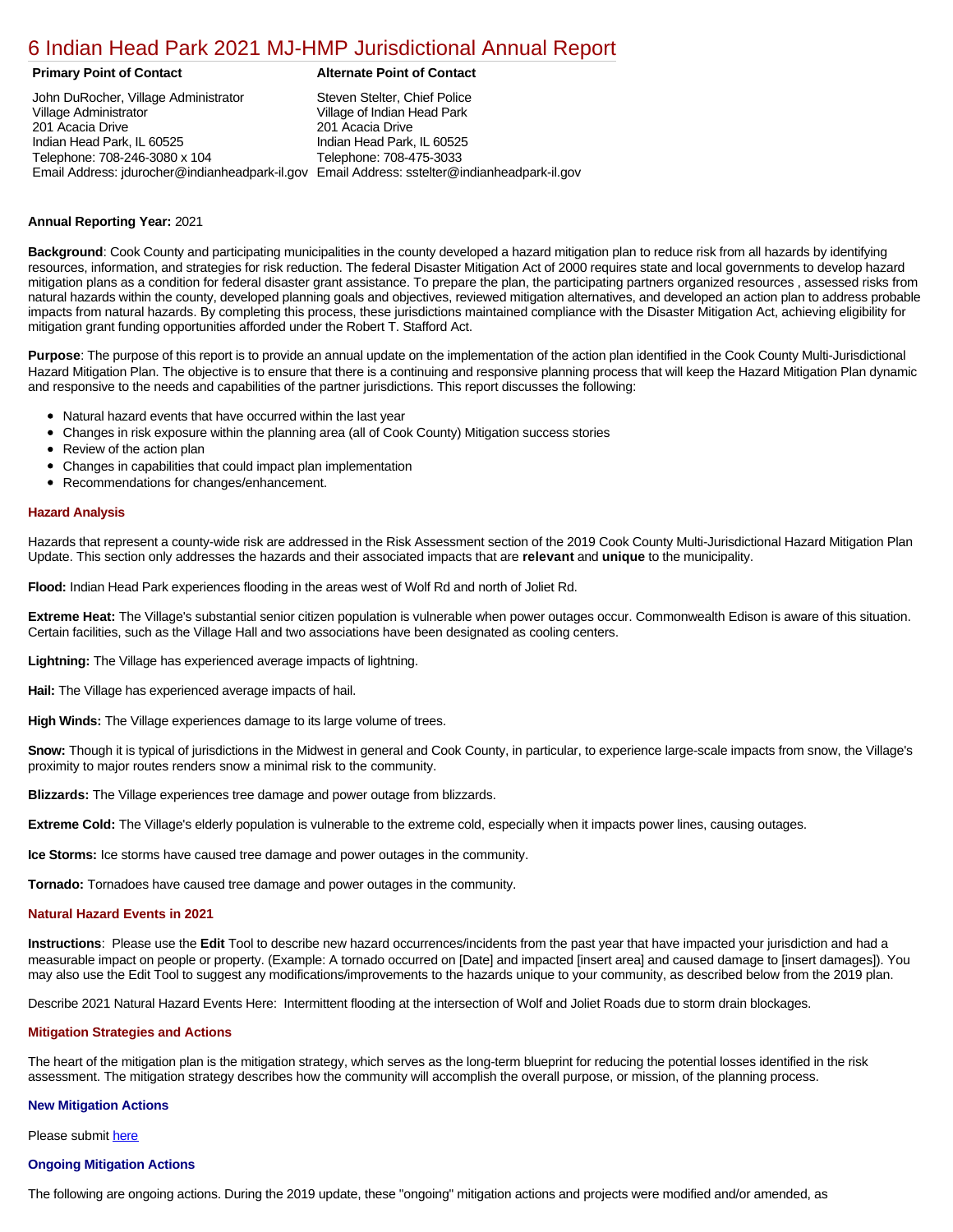needed. Reviewers of this report should refer to the Hazard Mitigation Plan for more detailed descriptions of each action and the prioritization process. Address the following for each mitigation action:

- Was any element of the action carried out during the reporting period?
- If no action was completed, why?
- Is the timeline for implementation or the action still appropriate?
- If the action was completed, does it need to be changed or removed from the action plan?

| TABLE: HAZARD MITIGATION ACTION PLAN MATRIX                                                                                                                                                                             |                                                                                |             |                                    |                                 |                                          |                          |                                                                   |                                                            |  |  |  |  |
|-------------------------------------------------------------------------------------------------------------------------------------------------------------------------------------------------------------------------|--------------------------------------------------------------------------------|-------------|------------------------------------|---------------------------------|------------------------------------------|--------------------------|-------------------------------------------------------------------|------------------------------------------------------------|--|--|--|--|
| <b>Completion status legend:</b><br>$o =$ Action Ongoing toward Completion<br>$N = New$<br>$R =$ Want Removed from Annex<br>$c =$ Project Completed<br>$X = No$ Action Taken                                            |                                                                                |             |                                    |                                 |                                          |                          |                                                                   |                                                            |  |  |  |  |
| 2021 Status                                                                                                                                                                                                             | 2020 Status                                                                    | 2019 Status | <b>Hazards</b><br><b>Mitigated</b> | <b>Objectives</b><br>Met        | Lead<br><b>Agencies</b>                  | <b>Estimated</b><br>Cost | Sources of<br><b>Funding</b>                                      | <b>Timeline/Projected</b><br><b>Completion Date</b><br>(a) |  |  |  |  |
| Action 11.1-Where appropriate, support retrofitting, purchase, or relocation of structures in hazard-prone areas to prevent future structure damage. Give<br>priority to properties with exposure to repetitive losses. |                                                                                |             |                                    |                                 |                                          |                          |                                                                   |                                                            |  |  |  |  |
| <b>Status Description:</b>                                                                                                                                                                                              |                                                                                |             |                                    |                                 |                                          |                          |                                                                   |                                                            |  |  |  |  |
| Ongoing                                                                                                                                                                                                                 | Ongoing                                                                        | Ongoing     | All                                | 7, 13                           | Village of<br>Indian Head<br>Park        | High                     | <b>FEMA Hazard</b><br>Mitigation<br>Grants                        | Long-term<br>(depending on<br>funding)                     |  |  |  |  |
|                                                                                                                                                                                                                         | Action 11.2-Continue to support the countywide actions identified in this plan |             |                                    |                                 |                                          |                          |                                                                   |                                                            |  |  |  |  |
| <b>Status Description:</b>                                                                                                                                                                                              |                                                                                |             |                                    |                                 |                                          |                          |                                                                   |                                                            |  |  |  |  |
| Ongoing                                                                                                                                                                                                                 | Ongoing                                                                        | Ongoing     | All                                | All                             | Village of<br><b>Indian Head</b><br>Park | Low                      | <b>General Fund</b>                                               | Short- and long-term                                       |  |  |  |  |
| Action 11.3—Actively participate in the plan maintenance strategy identified in this plan.                                                                                                                              |                                                                                |             |                                    |                                 |                                          |                          |                                                                   |                                                            |  |  |  |  |
| <b>Status Description:</b>                                                                                                                                                                                              |                                                                                |             |                                    |                                 |                                          |                          |                                                                   |                                                            |  |  |  |  |
| Ongoing                                                                                                                                                                                                                 | Ongoing                                                                        | Ongoing     | All                                | 3, 4, 6, 9                      | DHSEM,<br>Village of<br>Indian           | Low                      | General Fund                                                      | Short-term                                                 |  |  |  |  |
| Action 11.4-Participate in Tree City USA                                                                                                                                                                                |                                                                                |             |                                    |                                 |                                          |                          |                                                                   |                                                            |  |  |  |  |
| <b>Status Description:</b>                                                                                                                                                                                              |                                                                                |             |                                    |                                 |                                          |                          |                                                                   |                                                            |  |  |  |  |
| Completed-                                                                                                                                                                                                              | Completed-                                                                     | Completed   | All                                | 3, 4, 5, 6, 7,<br>9, 10, 11, 13 | Village of<br><b>Indian Head</b><br>Park | Low                      | <b>General Fund</b>                                               | Completed                                                  |  |  |  |  |
| Action 11.5—Maintain good standing under the National Flood Insurance Program by implementing programs that meet or exceed the minimum NFIP<br>requirements.                                                            |                                                                                |             |                                    |                                 |                                          |                          |                                                                   |                                                            |  |  |  |  |
| <b>Status Description:</b>                                                                                                                                                                                              |                                                                                |             |                                    |                                 |                                          |                          |                                                                   |                                                            |  |  |  |  |
| Ongoing                                                                                                                                                                                                                 | Ongoing                                                                        | Ongoing     | Flooding                           | 4, 6, 9                         | Village of<br><b>Indian Head</b><br>Park | Low                      | <b>General Fund</b>                                               | Short-term and<br>ongoing                                  |  |  |  |  |
| Action 11.6-Record high water marks                                                                                                                                                                                     |                                                                                |             |                                    |                                 |                                          |                          |                                                                   |                                                            |  |  |  |  |
| <b>Status Description:</b>                                                                                                                                                                                              |                                                                                |             |                                    |                                 |                                          |                          |                                                                   |                                                            |  |  |  |  |
| Ongoing                                                                                                                                                                                                                 | Ongoing                                                                        | Ongoing     | Flooding,<br>Severe<br>Weather     | 3, 6, 9                         | Village of<br><b>Indian Head</b><br>Park | Medium                   | General Fund;<br><b>FEMA Grant</b><br>Funds (Public<br>Assistance | Long-term                                                  |  |  |  |  |
| Action 11.7—Integrate Mitigation planning, all new development requires a hazard mitigation impact review.                                                                                                              |                                                                                |             |                                    |                                 |                                          |                          |                                                                   |                                                            |  |  |  |  |
| <b>Status Description:</b>                                                                                                                                                                                              |                                                                                |             |                                    |                                 |                                          |                          |                                                                   |                                                            |  |  |  |  |
| Ongoing                                                                                                                                                                                                                 | Ongoing/                                                                       | Ongoing     | All                                | 3, 4, 6, 10, 13                 | Village<br>Engineer                      | Low                      | <b>General Fund</b>                                               | Short-term                                                 |  |  |  |  |
| Action 11.8-Develop and implement a Capital Improvements Program (CIP).                                                                                                                                                 |                                                                                |             |                                    |                                 |                                          |                          |                                                                   |                                                            |  |  |  |  |
| <b>Status Description:</b>                                                                                                                                                                                              |                                                                                |             |                                    |                                 |                                          |                          |                                                                   |                                                            |  |  |  |  |
| Completed/ongoing                                                                                                                                                                                                       | Completed/ongoing-                                                             | Completed   | All                                | 1, 2, 7                         | Administrator                            | High                     | <b>CIP</b><br>component of<br>general fund (if<br>implemented)    | Completed                                                  |  |  |  |  |
| Action 11.9-Retrofitting and installing storm sewers.                                                                                                                                                                   |                                                                                |             |                                    |                                 |                                          |                          |                                                                   |                                                            |  |  |  |  |